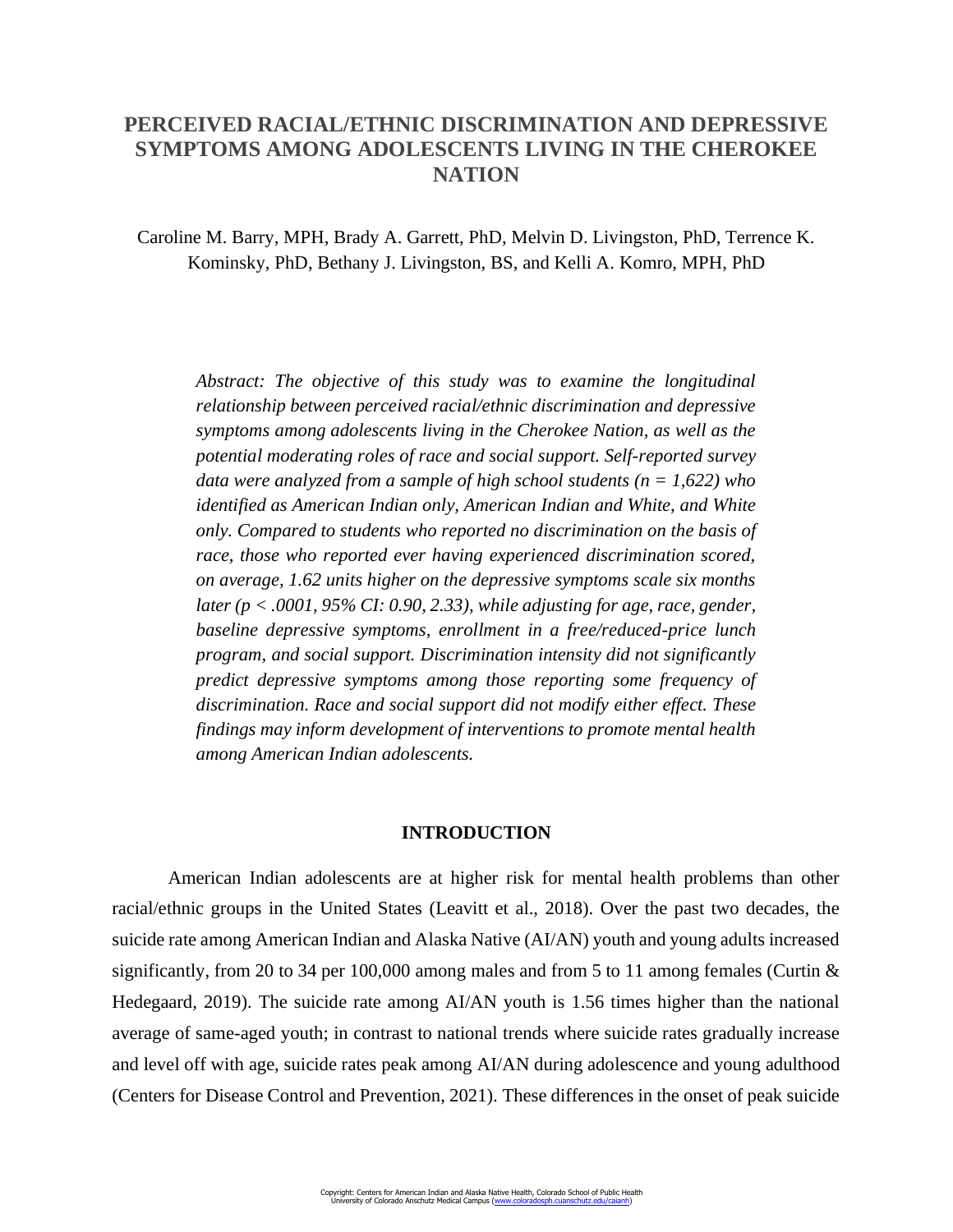rates across groups may be attributable to an array of risk factors including social determinants of health such as rurality, poverty, historical trauma, and substance use, among others (Garcia, 2020; Leavitt et al., 2018; National Indian Council on Aging, 2019; Sarche & Spicer, 2008; Suicide Prevention Resource Center, 2020). A growing body of literature on adverse childhood experiences and major life events shows that exposure to adversity throughout the life course increases the risk of mental health problems among AI/AN populations (Brockie et al., 2015; Munnelly & Hishinuma, 2020; Roh et al., 2015). More research is being done to understand how racism, including discrimination, stigma, and historical trauma, can be better addressed to inform culturally relevant prevention and intervention strategies for indigenous youth (Maguire-Jack et al., 2020; Munnelly & Hishinuma, 2020).

Racial/ethnic discrimination can be broadly conceptualized as unfair treatment on the basis of one's race or ethnicity (Vines et al., 2017). Racial/ethnic discrimination has increasingly been studied as a social determinant of health and mental health specifically (Cave et al., 2020; Priest et al., 2013; Vines et al., 2017). A systematic review of adolescent health found significant positive associations in 76% of included studies between reported discrimination and adverse mental health outcomes such as depression and anxiety (Priest et al., 2013). However, most studies were crosssectional and reported primarily on adolescents who identified as African American, Asian, or Latino/a/x (Priest et al., 2013). More recently, a systematic review of longitudinal studies revealed the predictive strength of racial discrimination on later mental health outcomes among adolescents (Cave et al., 2020). The need to understand this exposure-outcome relationship is particularly pressing for understudied, underserved groups such as AI/AN youth who experience the brunt end of disparities in mental health, substance use, and exposure to the criminal justice system in the United States. These disparities in health and well-being may be partially attributable to racial/ethnic discrimination rooted in historical trauma and colonization (Garcia, 2020; Skewes & Blume, 2019; Komro, 2018; Suicide Prevention Resource Center, 2020; Swaim & Stanley, 2018).

To scaffold emerging evidence on discrimination and mental health with theory, Vines and colleagues developed a Framework of Discrimination Stress, Coping and Mental Health (2017). According to the framework, perceived racial/ethnic discrimination is conceptualized as a chronic stressor whose persistence and unpredictability depletes an individual's protective psychological resources over time (Vines et al., 2017). In turn, risky behaviors (e.g., substance use and externalizing problems) in conjunction with diminished emotional control are more likely, thereby increasing the likelihood of poor mental health (Vines et al., 2017). Since poor mental health can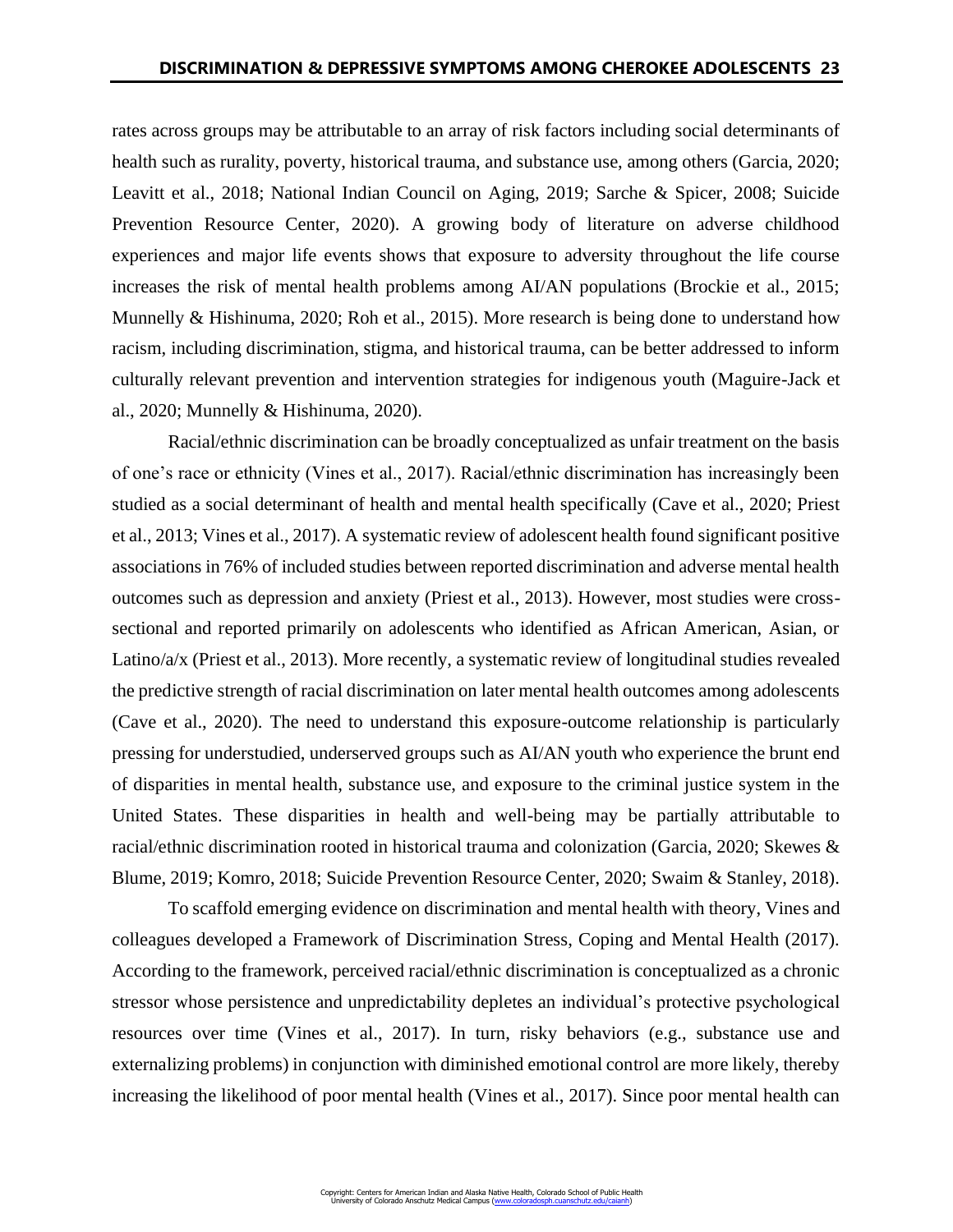presuppose and exacerbate risky behaviors, adverse cyclical patterns may result. Other contextual factors, such as social support or race/ethnicity, may affect an individual's perception of discrimination severity and ultimately the impact of discrimination on mental health (Vines et al., 2017).

Much remains unknown about AI adolescent mental health, longitudinal relationships between adversity exposures and well-being outcomes, and the role of discrimination (Cave et al., 2020). A significant body of previous research on racial/ethnic discrimination and depression has focused on other racial/ethnic and sociodemographic groups using cross-sectional study designs. Prior work has examined depressive symptoms and substance use among Cherokee adolescents, but this work did not look at the role played by discrimination exposure (Komro et al., 2016; Garrett et al., 2017). Further, social support has been shown to protect against depressive symptoms in a sample of older AI adults (Roh et al., 2015), which suggests a potential buffering effect of social relationships. Empirical support for the Framework of Discrimination Stress, Coping and Mental Health (2017) among AI adolescents may explain the relationship between exposure and outcome to better inform the prevention and treatment of mental health among AI youth (Montag et al., 2015).

The present study aims to address gaps in empirical support for the Vines et al. framework (2017) for AI youth by studying the longitudinal association between perceived racial/ethnic discrimination and depressive symptoms among adolescents in the Cherokee Nation. Given the longitudinal timing of exposure and outcome, we hypothesized that higher reported discrimination frequency and intensity would positively predict depressive symptoms among high school students. In an effort to identify potential intervention targets to better support adolescents, we also examined moderation by racial/ethnic group and social support.

## **METHODS**

## **Data Source and Participants**

Data come from a cluster randomized trial to prevent alcohol and substance use among adolescents living within the Cherokee Nation tribal jurisdiction of northeastern Oklahoma, which currently comprises 14 counties. The trial design and data collection methods are described in detail elsewhere (Komro et al., 2015), but the multi-level intervention that was tested in the trial consisted of 1) one-on-one coaching of students via a program called Connect, in conjunction with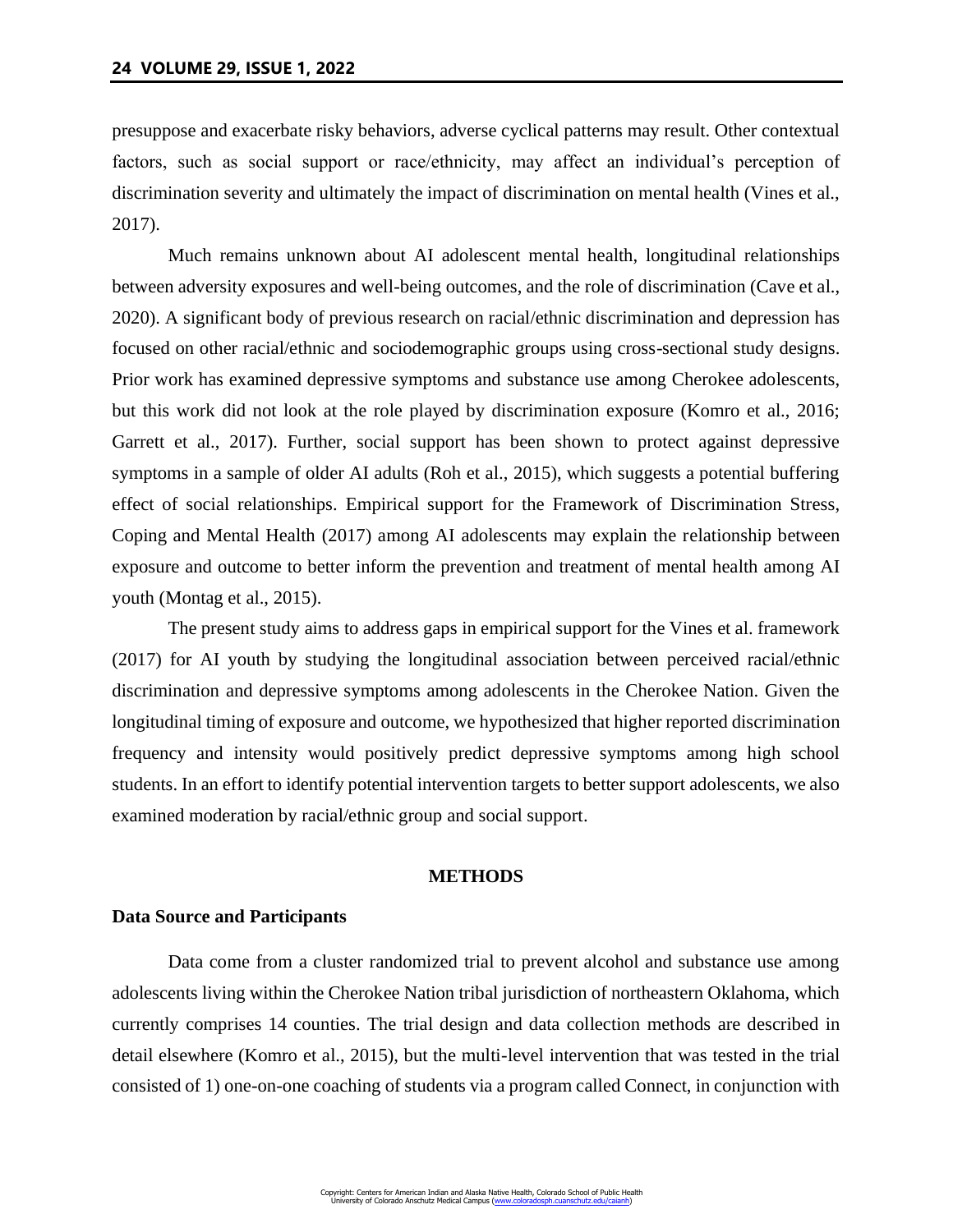2) a community-wide initiative to reduce substance use access among adolescents. Sample characteristics come from the baseline, pre-intervention period during which waves of selfreported data were collected from students (*n* = 1,622) via survey in four high schools located in rural communities within the Cherokee Nation. Included in the present analyses are data collected at two of these pre-intervention timepoints: T1 (November – December of 2011) and T2 (April – May of 2012). Eighty-eight percent of the sample was between the ages of 15-18 years old. Students self-identified as American Indian only (26%), American Indian and White (21%), and White only (53%). The sample was approximately 50% female and 45% low-income as indicated by self-reported enrollment in a free or reduced-price lunch program at school. Enrollment in a free or reduced-price lunch program at school was used as an indicator of low income instead of asking students to report on their household income without sufficient knowledge. Other racial/ethnic groups were not included in analyses due to small cell counts.

### **Measures**

# *Perceived Racial/Ethnic Discrimination*

Perceived racial/ethnic discrimination was self-reported in terms of frequency and intensity using two items from the National Youth Risk Behavior Survey (Centers for Disease Control and Prevention, 2010). Discrimination frequency was assessed with the question, "How often have you experienced any kind of discrimination due to your race/ethnicity?" Students selected from the following response options: "never," "hardly ever," "a few times a year," "monthly," and "daily." Due to small cell counts at higher frequencies of discrimination, categories were collapsed for regression analyses to yield a binary discrimination frequency variable for "ever" versus "never" having experienced discrimination. Discrimination intensity was assessed with the question, "How would you describe the discrimination you have experienced?" and response options were reported on a 4-point Likert-type scale where  $1 =$  "very disturbing,"  $2 =$  "somewhat disturbing,"  $3 =$  "not very disturbing," and  $4 =$  "I have not experienced any kind of discrimination due to my race/ethnicity." For regressions, the analytic subsample included those who reported ever having experienced discrimination (i.e., excluded those who responded, "I have never experienced any kind of discrimination due to my race/ethnicity"). Due to small cell counts at higher intensities of discrimination, categories were collapsed for regression analyses to yield a binary discrimination intensity variable for "more intense" ("very disturbing" combined with "somewhat disturbing") versus "less intense" ("not very disturbing").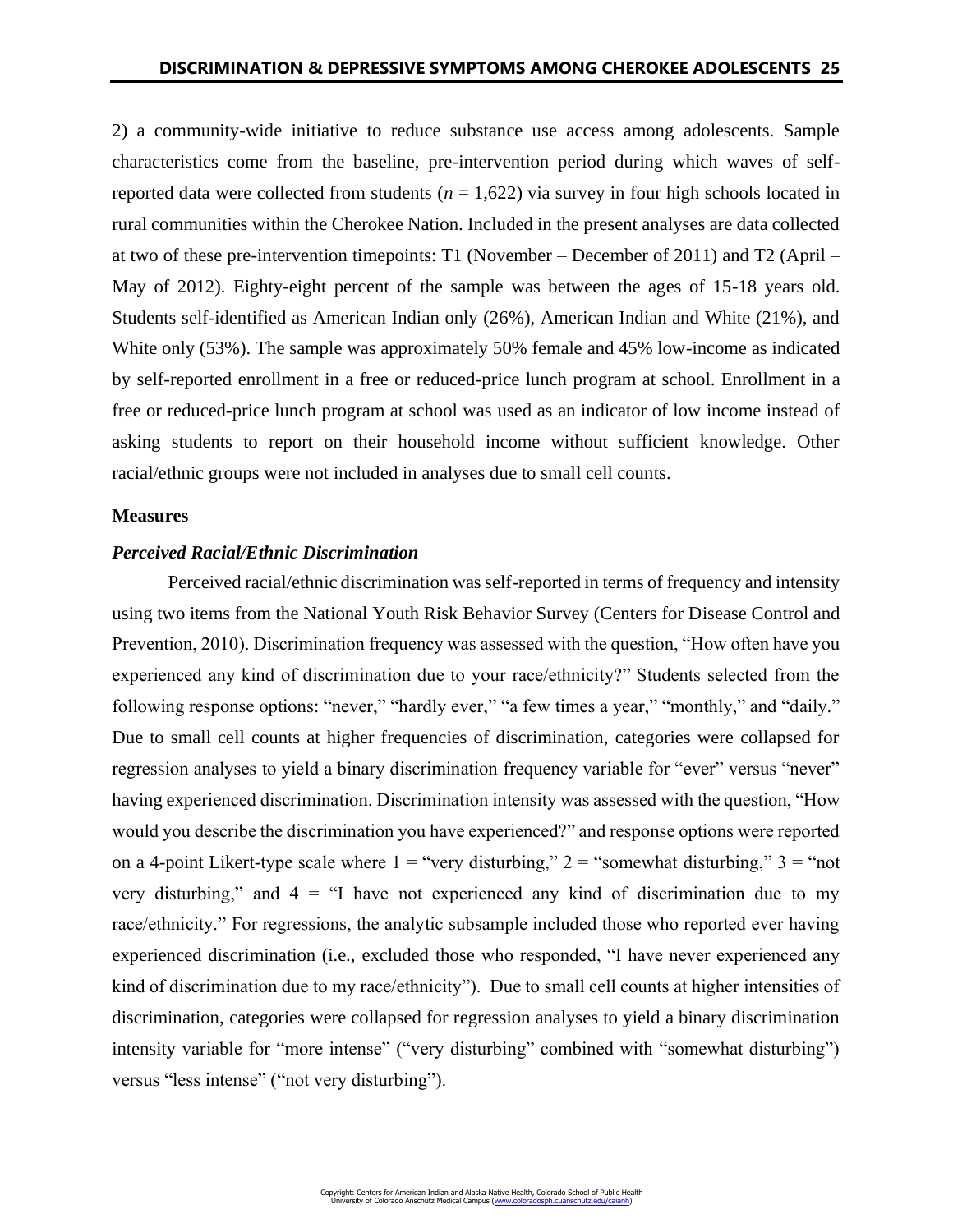# *Depressive Symptoms*

Depressive symptoms were assessed using a 6-item scale validated in a clinical sample of adolescents (Kandel & Davies, 1982). Each item asked respondents to report how often in the past 30 days they were bothered or troubled by "feeling too tired to do things"; "going to sleep or staying asleep"; "feeling unhappy, sad, or depressed"; "feeling hopeless about the future"; and "feeling nervous or tense." Response options were on a 3-point scale where  $1 =$ "not at all,"  $2 =$ "somewhat," and  $3 =$  "very often." Consistent with scoring rules for this scale, item scores were summed, divided by 6, and multiplied by 10 to yield a range of possible scores on the depression scale from 10 to 30 (Kandel & Davies, 1982). Clinical cutoffs for depression risk categories were:  $<$  18 is low risk, 18-23 is moderate risk, and  $\geq$  23 is high risk (Kandel & Davies, 1982). Cronbach's alpha for the depression scale among this sample was 0.84 at T1 and 0.89 at T2.

# *Social Support*

Social support was assessed using a 6-item scale that asked about the people in a person's life (Oklahoma Department of Mental Health and Substance Abuse Services, 2010). Respondents used a 4-point Likert-type scale to indicate the extent to which they agreed with statements about availability of social support from various sources. Example items include, "There is an adult in my life, such as a parent, relative, teacher or neighbor, who I can ask for help if I have a personal problem" and "There are people in my town who encourage me to do my best." Respondents rated items as  $1 =$  "definitely not true,"  $2 =$  "mostly not true,"  $3 =$  "mostly true," or  $4 =$  "definitely true." Item scores were summed to yield a range of possible scores on the social support scale from 6 to 24. Cronbach's alpha for the social support scale among this sample was 0.82.

# *Sociodemographic Characteristics*

Age, race, gender, and a proxy for socioeconomic status were also collected. On race, participants reported whether they identified as American Indian (yes/no) and White (yes/no). The race variable includes the resulting three categories for those who identified as American Indian (AI) only, American Indian and White (AI/White), and White only. Gender was assessed with a binary response option (female/male). Socioeconomic status was represented by the student's enrollment in a free or reduced-price lunch program.

#### **Analyses**

Univariate analyses were performed using SAS 9.4 on data available for participants at both T1 and T2. Stratified by race (AI only, AI/White, White only), frequencies and percentages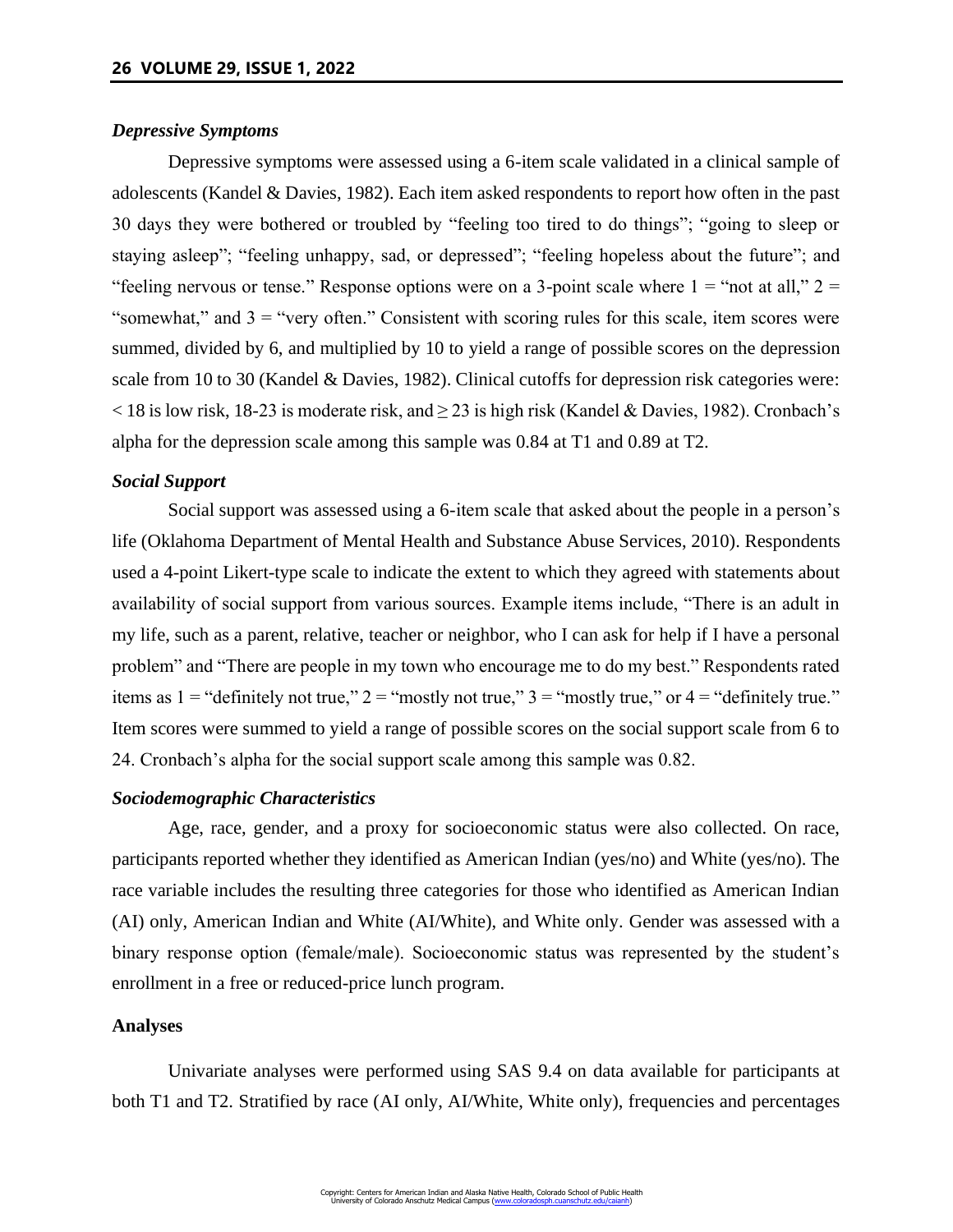are reported for categorical demographic variables (age, gender, enrollment in a free or reducedprice lunch program). Mean scores with standard deviations are reported for continuous predictors (perceived racial/ethnic discrimination, social support, depressive symptoms at T1) and the outcome of interest (depressive symptoms at T2). Bivariate analyses were performed using unadjusted linear regressions to predict depressive symptoms (T2) based on discrimination frequency and intensity separately. Adjusted linear regression models were performed to predict depressive symptoms while adjusting for age, race, gender, enrollment in a free or reduced-price lunch program, depressive symptoms (T1), and social support. Additional models were assessed for moderation of the main relationships between discrimination and depressive symptoms by race and social support. To handle missingness, complete case analysis was used. As a sensitivity analysis, multiple imputations  $(m = 20)$  were performed to address missingness across time points using PROC MI in SAS 9.4. Linear regressions were performed for each imputed data set then pooled to estimate standard errors using parameter estimates and covariance matrices for each imputation (IDRE Statistical Consulting Group, 2021).

#### **RESULTS**

Results of the univariate analyses are presented for the overall sample as well as stratified by race in Table 1. Twenty percent of students who responded to the discrimination frequency item (*n*  = 316/1573) reported ever having experienced discrimination. By race, the frequencies of adolescents reporting ever having experienced discrimination were 23.15% (AI), 22.39% (AI/White), and 17.72% (White). Of those who experienced discrimination, 44.03% (*n* = 177/402) described the discrimination experiences as somewhat or very disturbing. By race, among those who experienced discrimination, the frequencies of adolescents reporting somewhat or very disturbing discrimination experiences were 53.13% (AI), 43.59% (AI/White), and 38.27% (White).

Unadjusted linear regressions were performed to observe the effects of discrimination frequency and intensity on depressive symptoms without covariates. Compared to students who reported never having experienced discrimination, those who reported ever having experienced discrimination scored, on average, 2.62 units higher on the depressive symptoms scale six months later (95% CI: 1.82-3.43, *p*<.0001). This relationship was statistically significant for each racial/ethnic group (AI,  $p = 0.005$ ; AI/White,  $p < .0001$ ; White,  $p < .0001$ ). Among the subsample of individuals who reported experiencing discrimination, there were no statistically significant differences in depressive symptoms based on discrimination intensity, overall or by racial/ethnic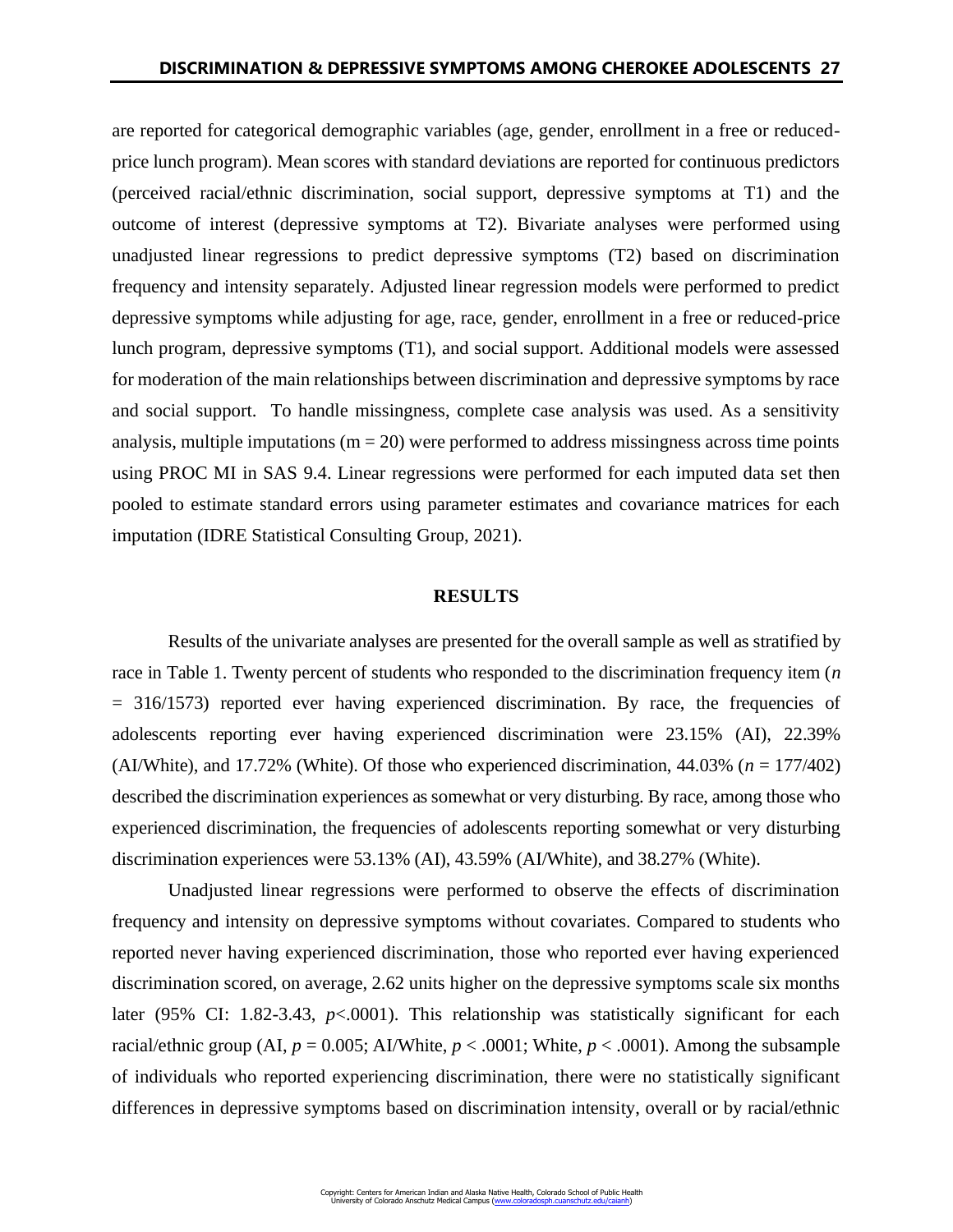group (*p* > .05 for overall and for each racial/ethnic group). Adjusted linear regressions determined that neither race (AI/White,  $p = 0.772$ ; White,  $p = 0.346$ ) nor social support ( $p = 0.519$ ) moderated the relationship between discrimination frequency and depressive symptoms.

|                                 | <b>Overall</b> |           | AI          |           | Al/White       |           | <b>White</b> |           |
|---------------------------------|----------------|-----------|-------------|-----------|----------------|-----------|--------------|-----------|
|                                 | $(n = 1,622)$  |           | $(n = 422)$ |           | $(n = 338)$    |           | $(n = 862)$  |           |
|                                 | n or           | % or      | n or        | $%$ or    | n or           | $%$ or    | n or         | % or      |
|                                 | M              | <b>SD</b> | M           | <b>SD</b> | M              | <b>SD</b> | M            | <b>SD</b> |
| Age                             |                |           |             |           |                |           |              |           |
| $\geq$ 19                       | 14             | 0.86      | 5           | 1.19      | $\mathbf{1}$   | 0.30      | 8            | 0.93      |
| 18                              | 195            | 12.03     | 57          | 13.54     | 35             | 10.36     | 103          | 11.95     |
| 17                              | 392            | 24.18     | 107         | 25.42     | 83             | 24.56     | 202          | 23.43     |
| 16                              | 414            | 25.54     | 103         | 24.47     | 87             | 25.74     | 224          | 25.99     |
| 15                              | 430            | 26.53     | 118         | 28.03     | 94             | 27.81     | 218          | 25.29     |
| $\leq 14$                       | 176            | 10.86     | 31          | 7.36      | 38             | 11.24     | 107          | 12.41     |
| Gender                          |                |           |             |           |                |           |              |           |
| Male                            | 816            | 50.31     | 207         | 49.05     | 175            | 51.78     | 434          | 50.35     |
| Female                          | 806            | 49.69     | 215         | 50.95     | 163            | 48.22     | 428          | 49.65     |
| Free or reduced-price lunch     |                |           |             |           |                |           |              |           |
| Yes                             | 642            | 44.71     | 183         | 49.73     | 130            | 44.52     | 329          | 42.40     |
| No                              | 794            | 55.29     | 185         | 50.27     | 162            | 55.48     | 447          | 57.60     |
| <b>Discrimination frequency</b> |                |           |             |           |                |           |              |           |
| None                            | 1257           | 79.91     | 312         | 76.85     | 253            | 77.61     | 692          | 82.28     |
| Hardly ever                     | 213            | 13.54     | 57          | 14.04     | 48             | 14.72     | 108          | 12.84     |
| A few times a year              | 76             | 4.83      | 30          | 7.39      | 20             | 6.13      | 26           | 3.09      |
| Monthly                         | 14             | 0.89      | 3           | 0.74      | $\overline{c}$ | 0.61      | 9            | 1.07      |
| Daily                           | 13             | 0.83      | 4           | 0.99      | 3              | 0.92      | 6            | 0.71      |
| <b>Discrimination intensity</b> |                |           |             |           |                |           |              |           |
| Not applicable                  | 1149           | 74.08     | 270         | 67.84     | 246            | 75.93     | 633          | 76.36     |
| Not very disturbing             | 225            | 14.51     | 60          | 15.08     | 44             | 13.58     | 121          | 14.60     |
| Somewhat disturbing             | 115            | 7.41      | 40          | 10.05     | 28             | 8.64      | 47           | 5.67      |
| Very disturbing                 | 62             | 4.00      | 28          | 7.04      | 6              | 1.85      | 28           | 3.38      |
| <b>Social support</b>           | 18.33          | 3.86      | 18.36       | 3.84      | 18.05          | 3.61      | 18.42        | 3.97      |
| <b>Depressive symptoms</b>      | 17.38          | 5.55      | 17.34       | 5.72      | 17.51          | 5.23      | 17.36        | 5.59      |
| <b>Depressive symptoms (T2)</b> | 16.56          | 5.92      | 16.45       | 6.10      | 16.87          | 5.85      | 16.49        | 5.87      |

**Table 1** *Sample characteristics of high school students for demographic, exposure, and outcome variables*

n = number of students; M = mean; T2 indicates data collected at the second time point (April – May of 2012). Missing data where overall n ≠ 1622. Percentages were calculated based on available data for each race on each variable listed. Social support was assessed using a 6-item scale that asked about the people in a person's life. Possible scores range from 6 to 24 (Oklahoma Department of Mental Health and Substance Abuse Services, 2010). Depressive symptoms were assessed using a 6-item scale validated in a clinical sample of adolescents. Possible scores range from 10 to 30, where <18 is low risk, 18-23 is moderate risk, and ≥23 is high risk (Kandel & Davies, 1982).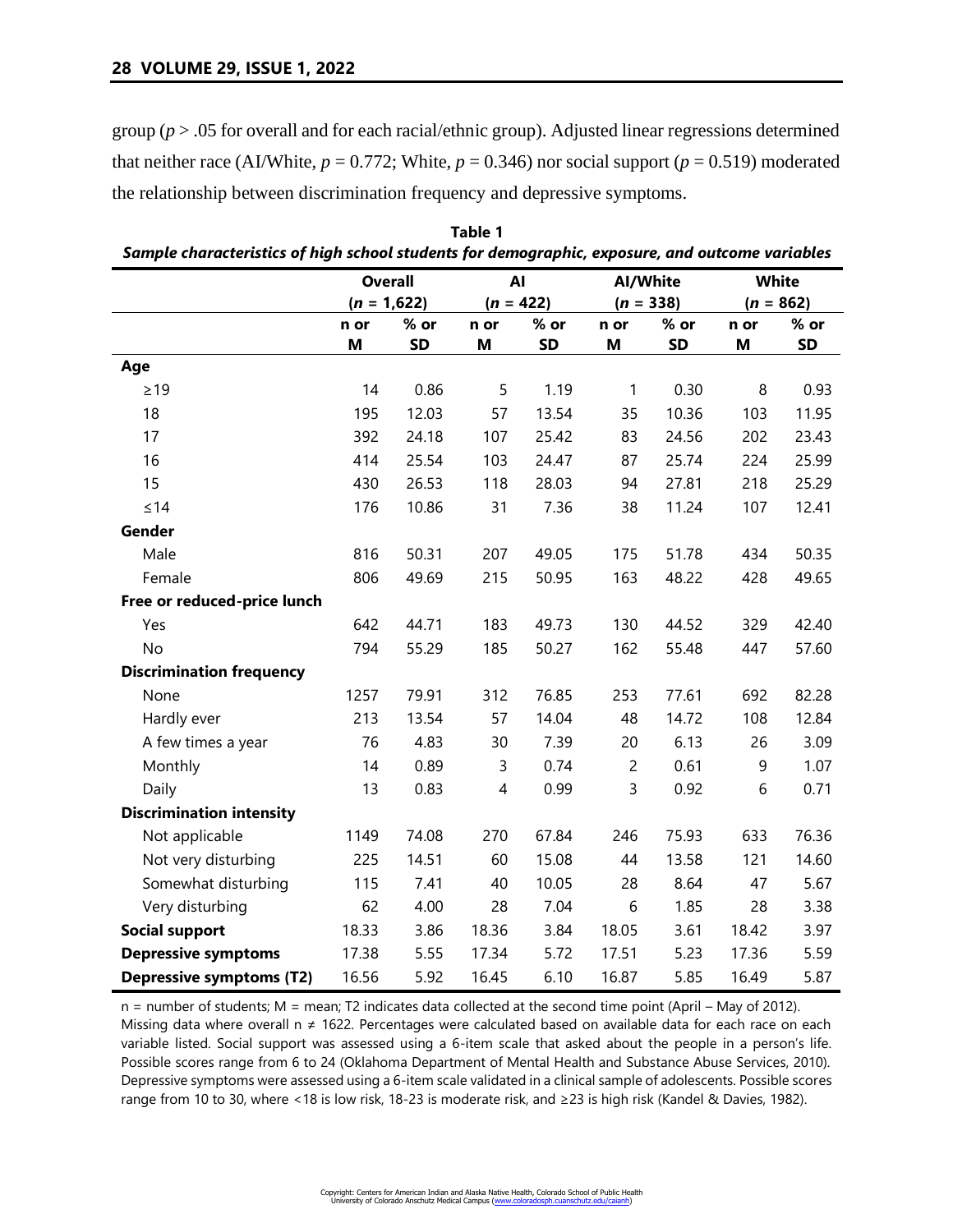Adjusted regression models were performed on the overall sample. Tables 2a and 2b show results of the adjusted linear regression models predicting depressive symptoms based on discrimination frequency (Model A) and discrimination intensity (Model B), respectively. When adjusting for age, race, gender, enrollment in a free or reduced-price lunch program, T1 depressive symptoms, and social support, discrimination frequency was found to significantly predict depressive symptoms six months later (Model A). Compared to students who reported never having experienced discrimination, those who reported ever having experienced discrimination scored, on average, 1.62 units higher on the depressive symptoms scale six months later (*p*<.0001, 95% CI: 0.90, 2.33), while accounting for potential confounders. Sensitivity analyses with multiple imputations resulted in a small attenuation of this effect  $(B = 1.27, p < .0001, 95\% \text{ CI}$ : 0.64, 1.89). Yet, discrimination intensity did not significantly predict depressive symptoms in adjusted analyses (Model B). These results remained robust in sensitivity analyses ( $p = .672$ ).

**Table 2a** *Adjusted linear regression model predicting depressive symptoms (T2) based on discrimination frequency*

| Model (n) | <b>Variable</b>                | B       | SE   | p       | 95% CI         |
|-----------|--------------------------------|---------|------|---------|----------------|
| A (1118)  | Discrimination frequency: ever | 1.62    | 0.37 | < .0001 | $0.90 - 2.33$  |
|           | Social support                 | $-0.07$ | 0.04 | 0.056   | $-0.15 - 0.00$ |
|           | Age                            | 0.06    | 0.12 | 0.603   | $-0.17 - 0.29$ |
|           | Female                         | 0.69    | 0.29 | 0.018   | $0.12 - 1.26$  |
|           | Free/reduced-price lunch       | $-0.19$ | 0.29 | 0.492   | $-0.77 - 0.37$ |
|           | Depressive symptoms            | 0.61    | 0.03 | < .0001 | $0.56 - 0.67$  |
|           | Al/White                       | 0.28    | 0.42 | 0.506   | $-0.55 - 1.11$ |
|           | White                          | 0.25    | 0.34 | 0.468   | $-0.42 - 0.93$ |

T2 indicates depressive symptoms data collected at the second time point (April—May 2012).

All predictor variables were collected at T1 (November—December 2011). n = number of students (less than n reported in Table 1 due to missingness on covariates);  $B = \beta$  = standard error; CI = confidence interval; AI = American Indian. Model A (full sample) predicted T2 (April—May 2012) depressive symptoms based on discrimination frequency (ever vs. never) while adjusting for covariates. AI is the referent group.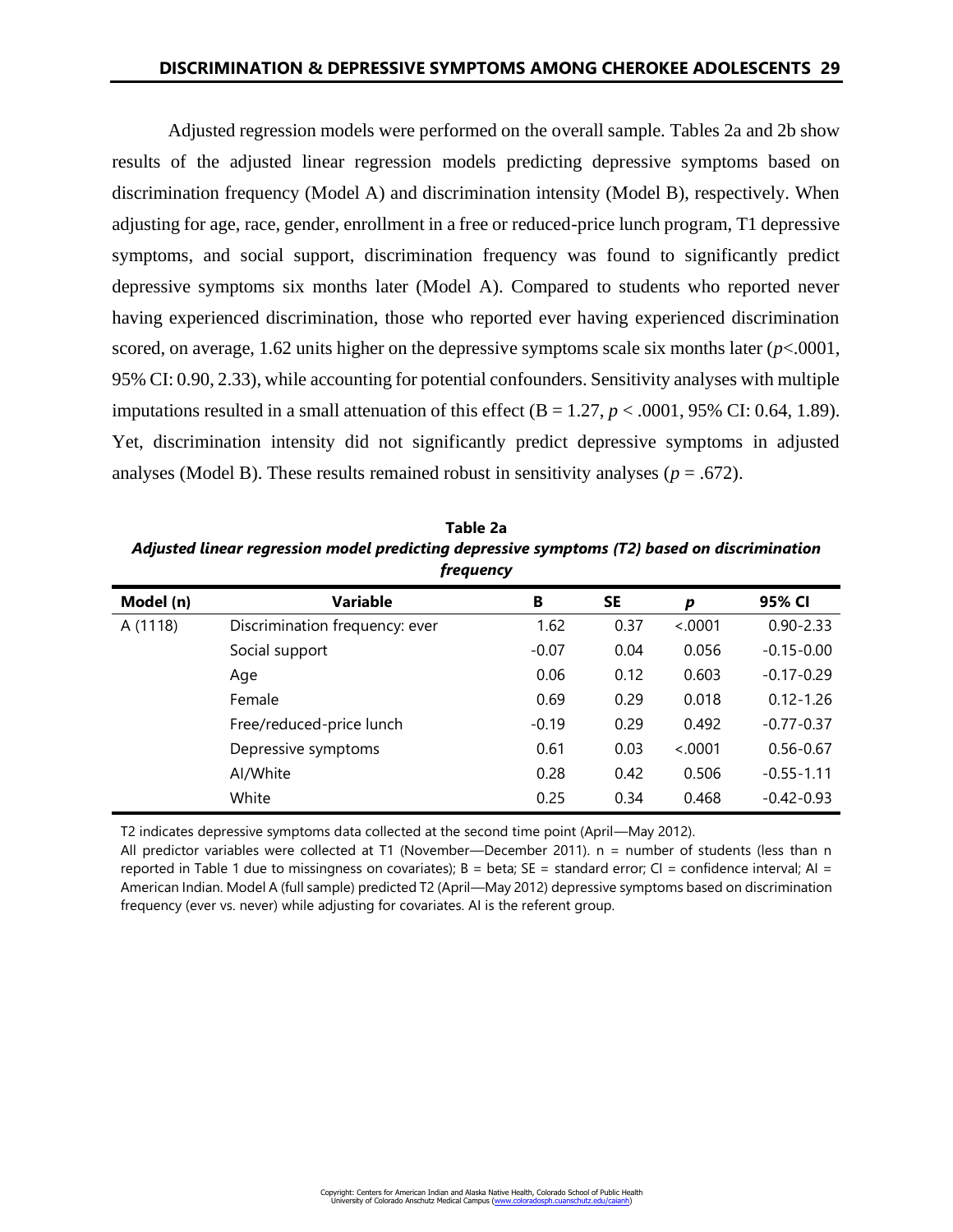| Model (n) | Variable                       | B       | <b>SE</b> | p       | 95% CI         |
|-----------|--------------------------------|---------|-----------|---------|----------------|
| B(262)    | Discrimination intensity: more | 0.26    | 0.66      | 0.700   | $-1.03 - 1.55$ |
|           | Social support                 | $-0.12$ | 0.09      | 0.182   | $-0.29 - 0.05$ |
|           | Age                            | $-0.51$ | 0.29      | 0.075   | $-1.07 - 0.05$ |
|           | Female                         | 1.54    | 0.69      | 0.023   | $0.21 - 2.86$  |
|           | Free/reduced-price lunch       | 0.23    | 0.67      | 0.732   | $-1.09 - 1.55$ |
|           | Depressive symptoms            | 0.58    | 0.06      | < .0001 | $0.46 - 0.70$  |
|           | Al/White                       | 0.84    | 0.92      | 0.363   | $-0.96 - 2.64$ |
|           | White                          | 0.57    | 0.75      | 0.449   | $-0.91 - 2.05$ |
|           |                                |         |           |         |                |

**Table 2b** *Adjusted linear regression model predicting depressive symptoms (T2) based on discrimination intensity*

T2 indicates depressive symptoms data collected at the second time point (April—May 2012).

All predictor variables were collected at T1 (November—December 2011). n = number of students (less than n reported in Table 1 due to missingness on covariates);  $B = \beta$  beta;  $SE = \beta$  standard error;  $CI = \beta$  confidence interval; AI = American Indian.

Model B (subsample of individuals who reported ever having experienced discrimination) predicted T2 depressive symptoms based on discrimination intensity (more vs. less) while adjusting for covariates. AI is the referent group for both models.

#### **DISCUSSION**

Previous research has revealed associations between discrimination and mental health outcomes in young people, and the Framework of Discrimination Stress, Coping and Mental Health by Vines and colleagues describes the theorized relationship between discrimination exposure and mental health outcomes (Cave et al., 2020; Priest et al., 2013; Vines et al., 2017). As research on discrimination and depressive symptoms among AI adolescents and others living on reservations continues to grow, the mental health of these populations persists as a public health concern (Cave et al., 2020; Curtin & Hedegaard, 2019; Priest et al., 2013). The aim of the current study was to begin to fill this gap by better understanding the longitudinal role of perceived racial/ethnic discrimination among adolescents living within the Cherokee Nation reservation as it pertains to later depressive symptoms.

The significant relationship between discrimination frequency and depressive symptoms observed here aligns with the Framework of Discrimination Stress, Coping and Mental Health (Vines et al., 2017), as hypothesized. Students who reported experiences of discrimination at T1 reported significantly higher levels of depressive symptoms six months later, which lends evidence to the temporality of exposure and outcome. However, contrary to expectations, neither race nor social support moderated this association. Social support has previously been found to buffer the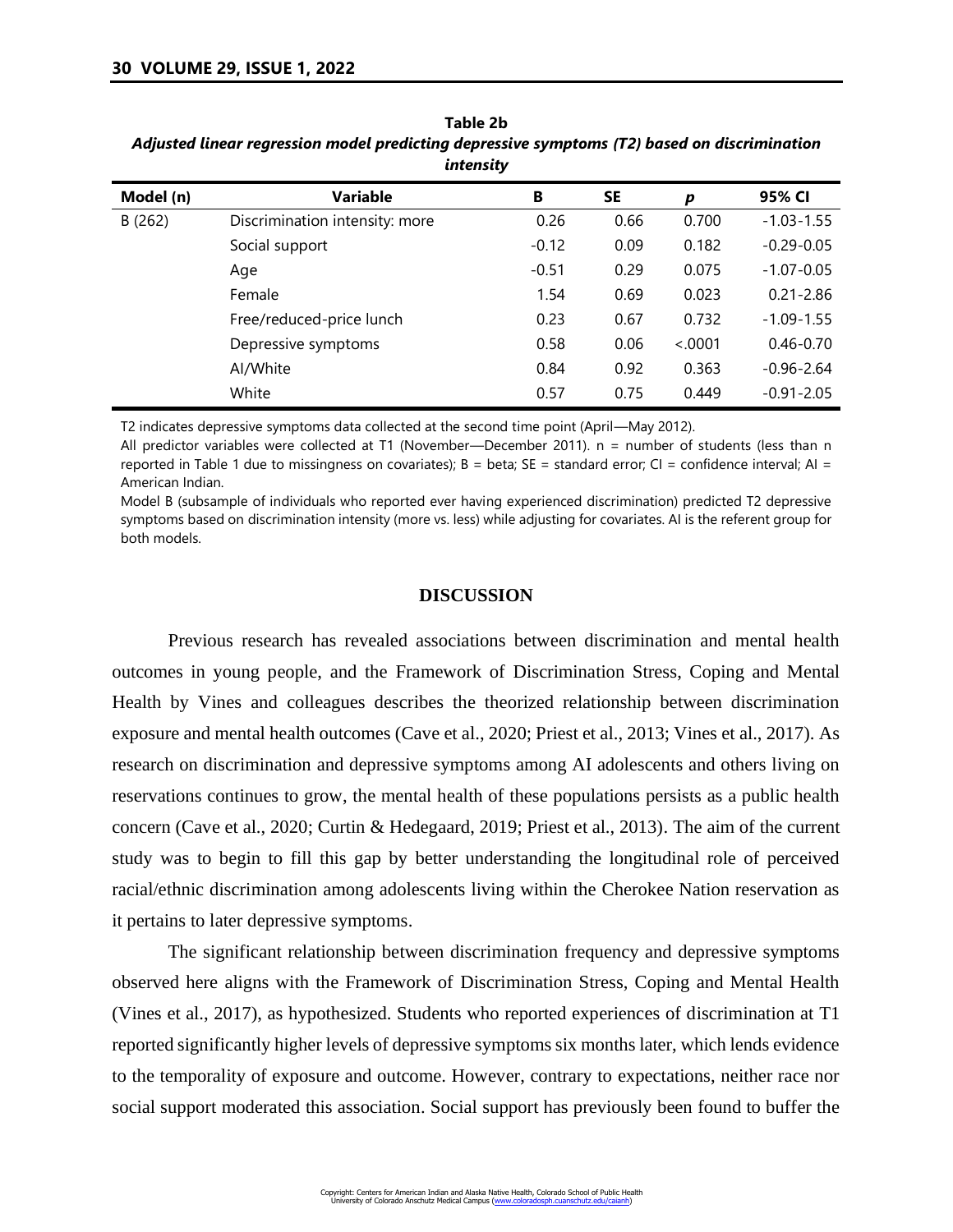detrimental effects of adversity on mental health (Roh et al., 2015), so it is possible that the measure used in this study was not capturing the most important facets of social support for adolescents from the target population. Rather than query *who* provides support as the current measure does, it may be worth examining *what types of support* and *with what intensity and reliability* this social support is provided by others and received by adolescents. Future work is necessary to understand moderators (e.g., cultural-ethnic identities and internalizations, including positive private regard) as potential intervention targets to improve mental health and well-being of AI adolescents.

The current study has several strengths. First, the temporality afforded by longitudinal analysis of exposure and outcome contributes greater confidence in the possibility of a causal relationship between discrimination and later depressive symptoms than cross-sectional research. Additionally, the sample size was large, which is especially important given the dearth of literature on discrimination and depressive symptoms among AI adolescents. Finally, the purpose and implementation of the original trial was conceived in collaboration with the Cherokee Nation and is rooted in community-based partnership with practical, need-based questions at the center of our analyses.

Despite these strengths, this study is not without limitations. First, although our discrimination measure captured both frequency and intensity, each was assessed with a single item. Importantly, measures that capture timing or duration of discrimination may be more helpful moving forward as we assess exposure and outcome using a life-course perspective (Cave et al., 2020). Knowledge of when and why discrimination effects change in mental health later on could assist intervention efforts in implementation timing, duration, and content. Use of well-established discrimination measures, including those previously validated among AI samples, would strengthen future research in this area (Blair et al., 2021; Gonzales et al., 2016; Krieger, 2014; Williams et al., 1997). Additionally, small cell counts at higher levels of discrimination necessitated collapsing of categories for the sake of power, which diminished acuity of the discrimination measures. The measure of depressive symptoms similarly may not adequately capture mental suffering of AI youth, since measures of depressive symptoms have been shown to work differently in AI/AN samples relative to non-AI/AN samples (Barbosa-Leiker et al., 2021). Use of self-reported data introduces the possibility of social desirability bias and recall bias of past exposures. Although the study's findings contribute to growing evidence behind the Framework of Discrimination Stress, Coping and Mental Health (Vines et al., 2017), contextual, historical,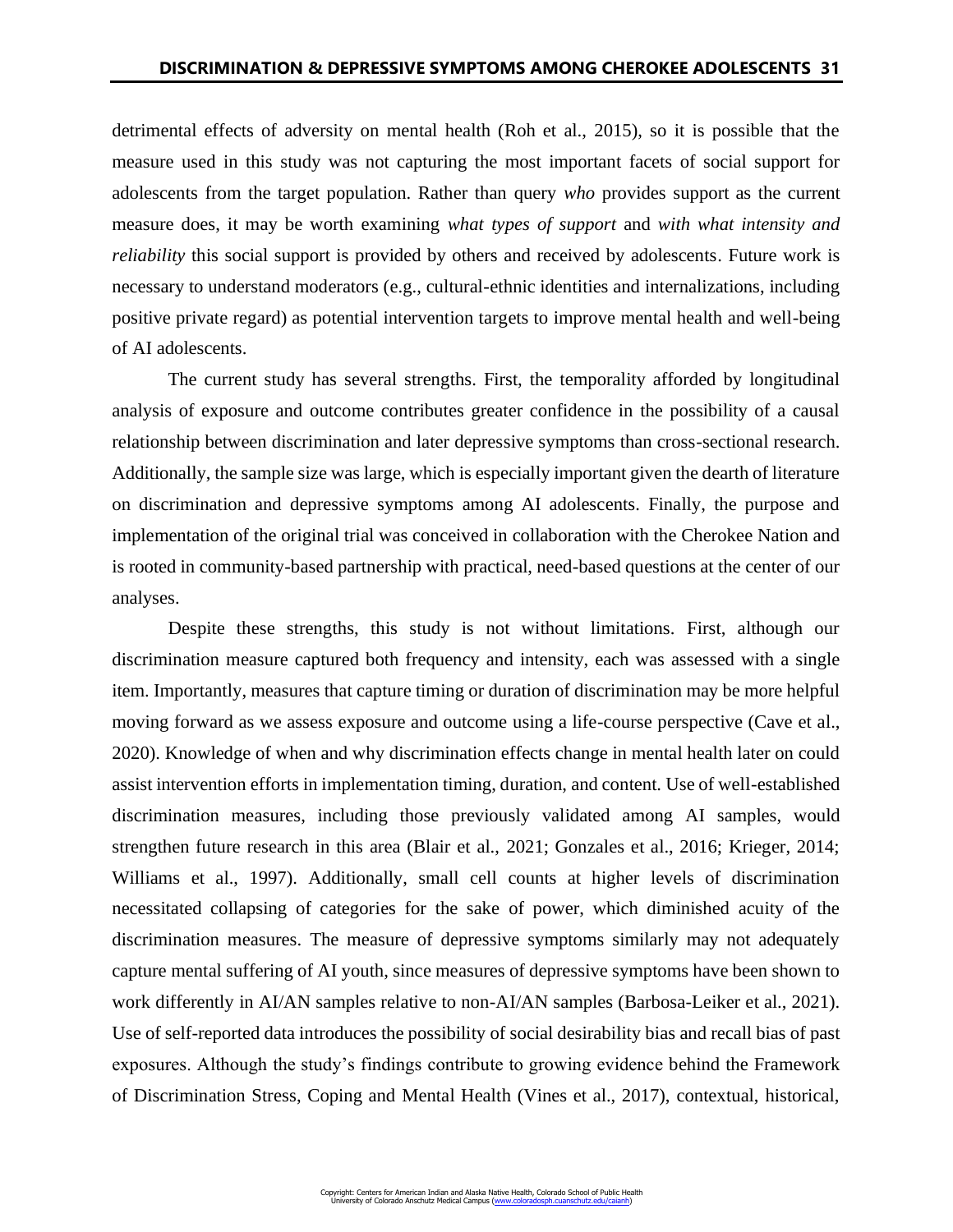and sociological factors are not sufficiently addressed using this theoretical basis alone to effectively center Indigenous perspectives. As noted, as a common weakness in this type of research (Kirkinis et al., 2018), we did not measure or control for non-race-based trauma. Future studies could measure and account for cultural identity (e.g., centrality of ethnic-racial identity, private regard) and collective, intergenerational, and historical traumas that were not explored in this study.

In the face of concerning disparities in mental health outcomes, AI adolescents are not receiving needed attention (Brockie et al., 2015; Leavitt et al., 2018; National Indian Council on Aging, 2019), and these findings add to the evidence base that could inform future prevention and intervention strategies in timing, duration, and tailored content to prevent or buffer discrimination effects on mental health. For instance, as part of the ongoing community trial, Connect was designed as a one-on-one intervention between student and coach to foster mental health and prevent substance use (Komro et al., 2017). Understanding moderators of the relation between discrimination and depressive symptoms would be helpful to tailor Connect and similar programs to meet students' unique needs, using insight into understanding risk and protective factors as intervention targets. Future directions in this area could include testing the pathways of the guiding theoretical framework that include externalizing behavior patterns (e.g., risky behavior such as alcohol or other drug use) as mediators of the relation between discrimination and depressive symptoms, or the role of internalizing psychological responses such as cultural identity. Future work should also consider critical contextual influences (e.g., historical trauma and community factors) as social determinants of mental health among adolescents from understudied, underserved groups relative to Western populations who are typically at the focus of this type of research. Protective factors at the individual level (e.g., self-compassion, mindfulness) and community levels (e.g., cultural strengths, connectedness, engagement in tribal activities) may be powerful buffers on the pathway from discrimination to depressive symptoms and should be explored to inform tailored, culturally relevant strategies for mental health promotion among AI youth (Dolezal et al., 2021; Masotti et al., 2020).

In conclusion, this study adds to the evidence base behind discrimination as predictive of later depressive symptoms among adolescents from the Cherokee Nation by examining the longitudinal relationship between exposure and outcome. Adolescents from the Cherokee Nation comprise a population that may benefit from tailored support and resources to improve health outcomes.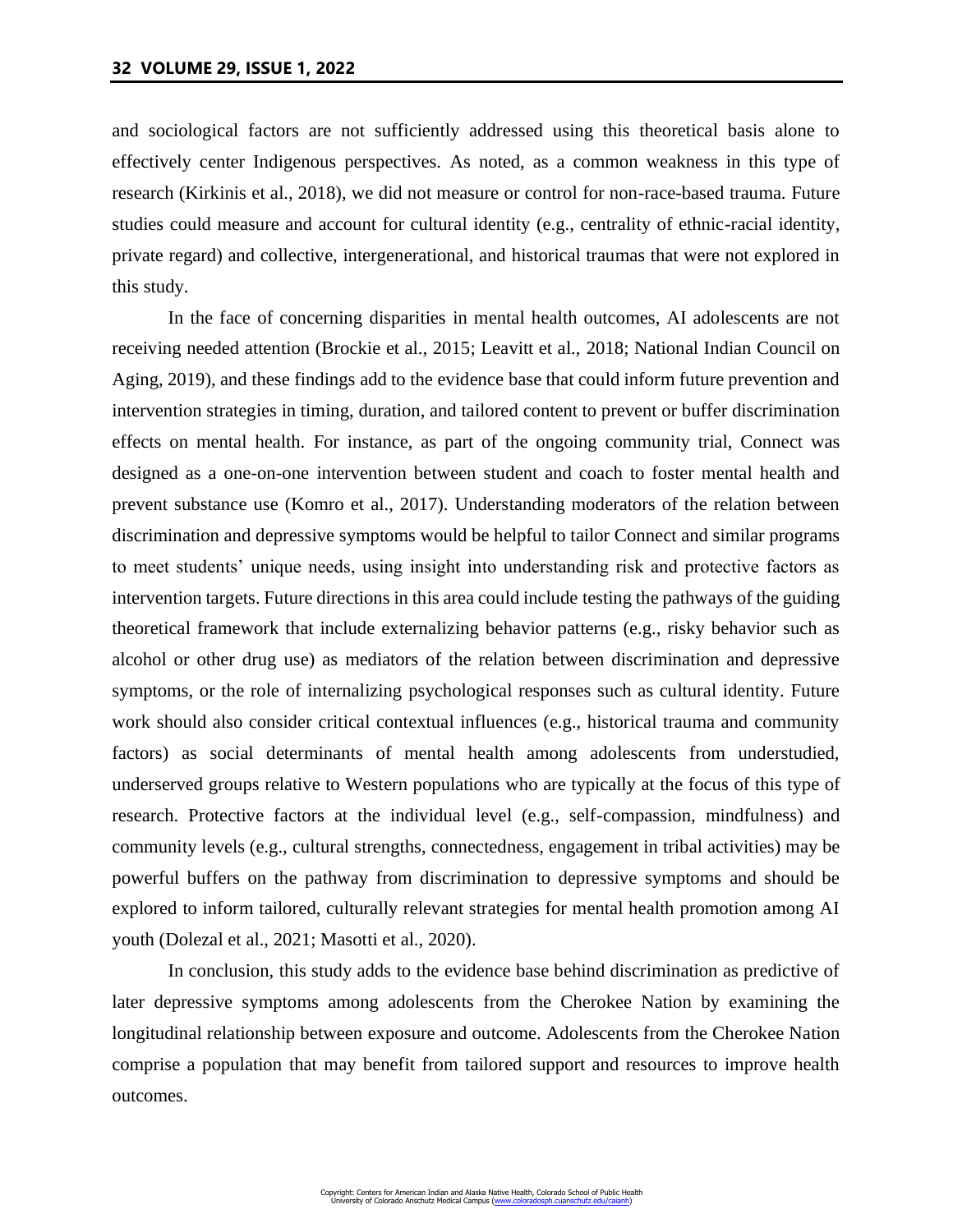# **REFERENCES**

- Barbosa-Leiker, C., Burduli, E., Arias-Losado, R., Muller, C., Noonan, C., Suchy-Dicey, A., Nelson, L., Verney, S. P., Montine, T. J., & Buchwald, D. (2021). Gender differences in the assessment of depression in American Indian older adults: The Strong Heart Study. *Psychological Assessment*, *33*(6), 574–579.<https://doi.org/10.1037/pas0001024>
- Blair, I. V., Danyluck, C., Judd, C. M., Manson, S. M., Laudenslager, M. L., Daugherty, S. L., Ratliff, E. L., Gardner, J. A., & Brondolo, E. (2021). Validation of the Brief Perceived Ethnic Discrimination Questionnaire–Community Version in American Indians. *Cultural Diversity and Ethnic Minority Psychology*, *27*(1), 47–59.<https://doi.org/10.1037/cdp0000419>
- Brockie, T. N., Dana-Sacco, G., Wallen, G. R., Wilcox, H. C., & Campbell, J. C. (2015). The relationship of adverse childhood experiences to PTSD, depression, poly-drug use and suicide attempt in reservation-based Native American adolescents and young adults. *American Journal of Community Psychology*[,](https://www.zotero.org/google-docs/?xMI2BI) *55*(3–4), 411–421. [https://doi.org/10.1007/s10464-015-](https://doi.org/10.1007/s10464-015-9721-3) [9721-3](https://doi.org/10.1007/s10464-015-9721-3)
- Cave, L., Cooper, M. N., Zubrick, S. R., & Shepherd, C. C. J. (2020). Racial discrimination and child and adolescent health in longitudinal studies: A systematic review. *Social Science & Medicine*[,](https://www.zotero.org/google-docs/?xMI2BI) *250*, 112864.<https://doi.org/10.1016/j.socscimed.2020.112864>
- Centers for Disease Control and Prevention, National Center for Health Statistics. (2021). *1999- 2019 Wide Ranging Online Data for Epidemiological Research (WONDER), Multiple Cause of Death files*. CDC Wonder.<http://wonder.cdc.gov/ucd-icd10.html>
- Centers for Disease Control and Prevention. (2010, June 4). *Youth Risk Behavior Surveillance— United States, 2009*.<https://www.cdc.gov/mmwr/preview/mmwrhtml/ss5905a1.htm>
- Curtin, S. C., & Hedegaard, H. (2019). *Suicide Rates for Females and Males by Race and Ethnicity: United States, 1999 and 2017* (p. 6). Centers for Disease Control and Prevention, National Center for Health Statistics. [https://www.cdc.gov/nchs/data/hestat/suicide/rates\\_](https://www.cdc.gov/nchs/data/hestat/suicide/rates_1999_2017.pdf) [1999\\_2017.pdf](https://www.cdc.gov/nchs/data/hestat/suicide/rates_1999_2017.pdf)
- Dolezal, S., Winterowd, C., & Farra, A. (2021). The relationship of self-compassion and suicide risk factors in American Indian/Alaska Native people. *American Indian and Alaska Native Mental Health Research*, *28*(1), 103–124.<https://doi.org/10.5820/aian.2801.2021.103>
- Garcia, J. L. (2020). Historical trauma and American Indian/Alaska Native youth mental health development and delinquency. *New Directions for Child and Adolescent Development*, *2020*(169), 41–58.<https://doi.org/10.1002/cad.20332>
- Garrett, B. A., Livingston, B. J., Livingston, M. D., & Komro, K. A. (2017). The effects of perceived racial/ethnic discrimination on substance use among youths living in the Cherokee Nation. *Journal of Child & Adolescent Substance Abuse*, *26*(3), 242–249. <https://doi.org/10.1080/1067828X.2017.1299656>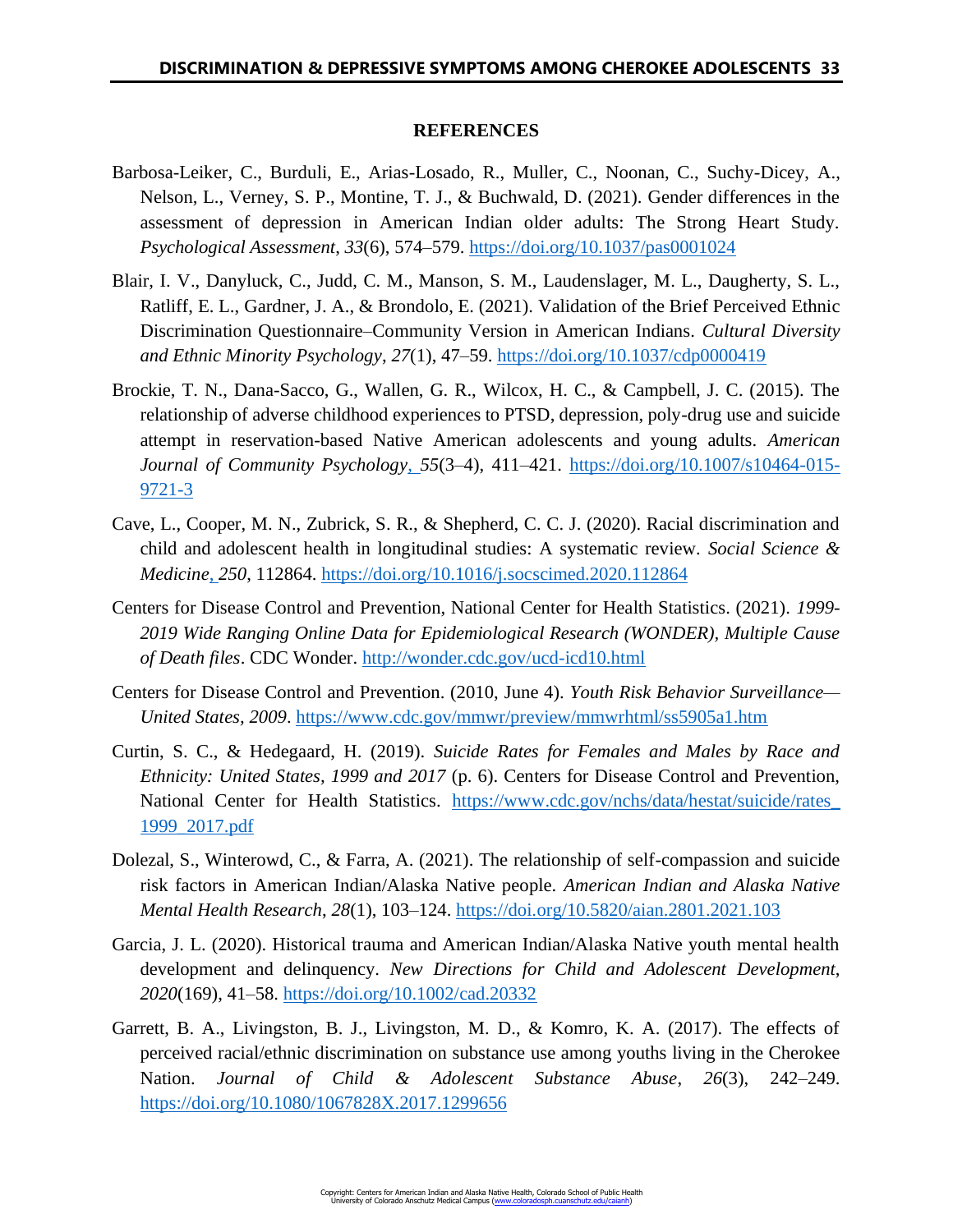- Gonzales, K. L., Noonan, C., Goins, R. T., Henderson, W. G., Beals, J., Manson, S. M., Acton, K. J., & Roubideaux, Y. (2016). Assessing the Everyday Discrimination Scale among American Indians and Alaska Natives. *Psychological Assessment*, *28*(1), 51–58. [https://doi.org/10.1037/](https://doi.org/10.1037/a0039337) [a0039337](https://doi.org/10.1037/a0039337)
- IDRE Statistical Consulting Group. (2021). *Multiple Imputation in SAS Part 1*. Introduction to SAS. [https://stats.idre.ucla.edu/sas/seminars/multiple-imputation-in-sas/mi\\_new\\_1/](https://stats.idre.ucla.edu/sas/seminars/multiple-imputation-in-sas/mi_new_1/)
- Kirkinis, K., Pieterse, A. L., Martin, C., Agiliga, A., & Brownell, A. (2018). Racism, racial discrimination, and trauma: A systematic review of the social science literature. *Ethnicity & Health*, 1–21.<https://doi.org/10.1080/13557858.2018.1514453>
- Kandel, D. B., & Davies, M. (1982). Epidemiology of depressive mood in adolescents: An empirical study. *Archives of General Psychiatry*, *39*(10), 1205–1212. <https://doi.org/10.1001/archpsyc.1982.04290100065011>
- Komro, K. A. (2018). Preventing risk for "deaths of despair" among American Indian youths: Unanswered questions for future research. *American Journal of Public Health*, *108*(8), 973– 974.<http://dx.doi.org.proxy.library.emory.edu/10.2105/AJPH.2018.304522>
- Komro, K. A., Livingston, M. D., Garrett, B. A., & Boyd, M. L. (2016). Similarities in the etiology of alcohol use among Native American and non-Native young women. *Journal of Studies on Alcohol and Drugs*, *77*(5), 782–791.<https://doi.org/10.15288/jsad.2016.77.782>
- Komro, K. A., Livingston, M. D., Wagenaar, A. C., Kominsky, T. K., Pettigrew, D. W., & Garrett, B. A. (2017). Multilevel prevention trial of alcohol use among American Indian and White high school students in the Cherokee Nation. *American Journal of Public Health*, *107*(3), 453– 459.<https://doi.org/10.2105/AJPH.2016.303603>
- Komro, K. A., Wagenaar, A. C., Boyd, M., Boyd, B. J., Kominsky, T., Pettigrew, D., Tobler, A. L., Lynne-Landsman, S. D., Livingston, M. D., Livingston, B., & Molina, M. M. M. (2015). Prevention trial in the Cherokee Nation: Design of a randomized community trial. *Prevention Science*, *16*(2), 291–300.<https://doi.org/10.1007/s11121-014-0478-y>
- Krieger, N. (2014). Discrimination and health inequities. *International Journal of Health Services, 44*(4), 643–710.<https://doi.org/10.2190/HS.44.4.b>
- Leavitt, R. A., Ertl, A., Sheats, K., Petrosky, E., Ivey-Stephenson, A., & Fowler, K. A. (2018). Suicides among American Indian/Alaska Natives—National Violent Death Reporting System, 18 States, 2003–2014. *Morbidity and Mortality Weekly Report, 67*(8), 237–242. <https://doi.org/10.15585/mmwr.mm6708a1>
- Maguire-Jack, K., Lanier, P., & Lombardi, B. (2020). Investigating racial differences in clusters of adverse childhood experiences. *American Journal of Orthopsychiatry, 90*(1), 106–114. <https://doi.org/10.1037/ort0000405>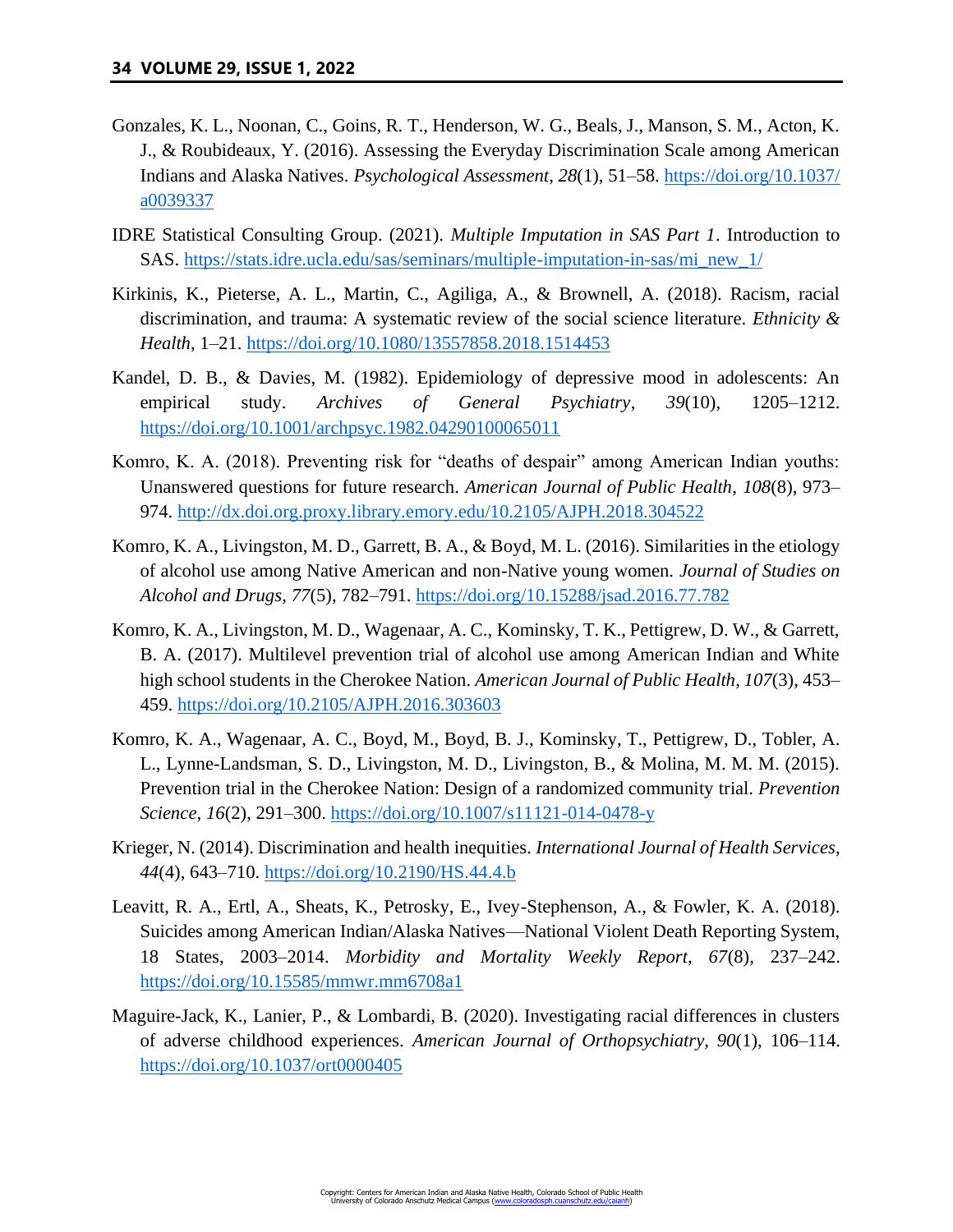- Masotti, P., Dennem, J., Hadani, S., Banuelos, K., King, J., Linton, J., Lockhart, B., & Patel, C. (2020). The Culture is Prevention Project: Measuring culture as a social determinant of mental health for Native/Indigenous peoples. *American Indian and Alaska Native Mental Health Research, 27*(1), 86–111.<https://doi.org/10.5820/aian.2701.2020.86>
- Montag, A. C., Brodine, S. K., Alcaraz, J. E., Clapp, J. D., Allison, M. A., Calac, D. J., Hull, A. D., Gorman, J. R., Jones, K. L., & Chambers, C. D. (2015). Effect of depression on risky drinking and response to a screening, brief intervention, and referral to treatment intervention. *American Journal of Public Health, 105*(8), 1572–1576. [https://doi.org/10.2105/AJPH.2015.](https://doi.org/10.2105/AJPH.2015.302688) [302688](https://doi.org/10.2105/AJPH.2015.302688)
- Munnelly, S., & Hishinuma, E. (2020). Prevalence of major stressful life events and mental health symptoms of American Indian and Alaska Native adolescents in Hawai'i. *American Indian and Alaska Native Mental Health Research, 27*(2), 1–22. [https://doi.org/10.5820/aian.](https://doi.org/10.5820/aian.2702.2020.1) [2702.2020.1](https://doi.org/10.5820/aian.2702.2020.1)
- National Indian Council on Aging. (2019). *American Indian Suicide Rate Increases.*  <https://www.nicoa.org/national-american-indian-and-alaska-native-hope-for-life-day/>
- Oklahoma Department of Mental Health and Substance Abuse Services. (2010). *Oklahoma Prevention Needs Assessment Survey*. [https://www.ok.gov/odmhsas/documents/2010%20](https://www.ok.gov/odmhsas/documents/2010%20Oklahoma%20Prevention%20Needs%20Assessment%20Survey.pdf) [Oklahoma%20Prevention%20Needs%20Assessment%20Survey.pdf](https://www.ok.gov/odmhsas/documents/2010%20Oklahoma%20Prevention%20Needs%20Assessment%20Survey.pdf)
- Priest, N., Paradies, Y., Trenerry, B., Truong, M., Karlsen, S., & Kelly, Y. (2013). A systematic review of studies examining the relationship between reported racism and health and wellbeing for children and young people. *Social Science & Medicine, 95*, 115–127. [https://doi.org/](https://doi.org/10.1016/j.socscimed.2012.11.031) [10.1016/j.socscimed.2012.11.031](https://doi.org/10.1016/j.socscimed.2012.11.031)
- Roh, S., Burnette, C. E., Lee, K. H., Lee, Y.-S., Easton, S. D., & Lawler, M. J. (2015). Risk and protective factors for depressive symptoms among American Indian older adults: Adverse childhood experiences and social support. *Aging & Mental Health, 19*(4), 371–380. <https://doi.org/10.1080/13607863.2014.938603>
- Sarche, M., & Spicer, P. (2008). Poverty and health disparities for American Indian and Alaska Native children: Current knowledge and future prospects. *Annals of the New York Academy of Sciences, 1136,* 126–136.<https://doi.org/10.1196/annals.1425.017>
- Suicide Prevention Resource Center. (2020). *American Indian and Alaska Native Populations.* <https://sprc.org/scope/racial-ethnic-disparities/american-indian-alaska-native-populations>
- Skewes, M. C., & Blume, A. W. (2019). Understanding the link between racial trauma and substance use among American Indians. *The American Psychologist*, *74*(1), 88–100. <https://doi.org/10.1037/amp0000331>